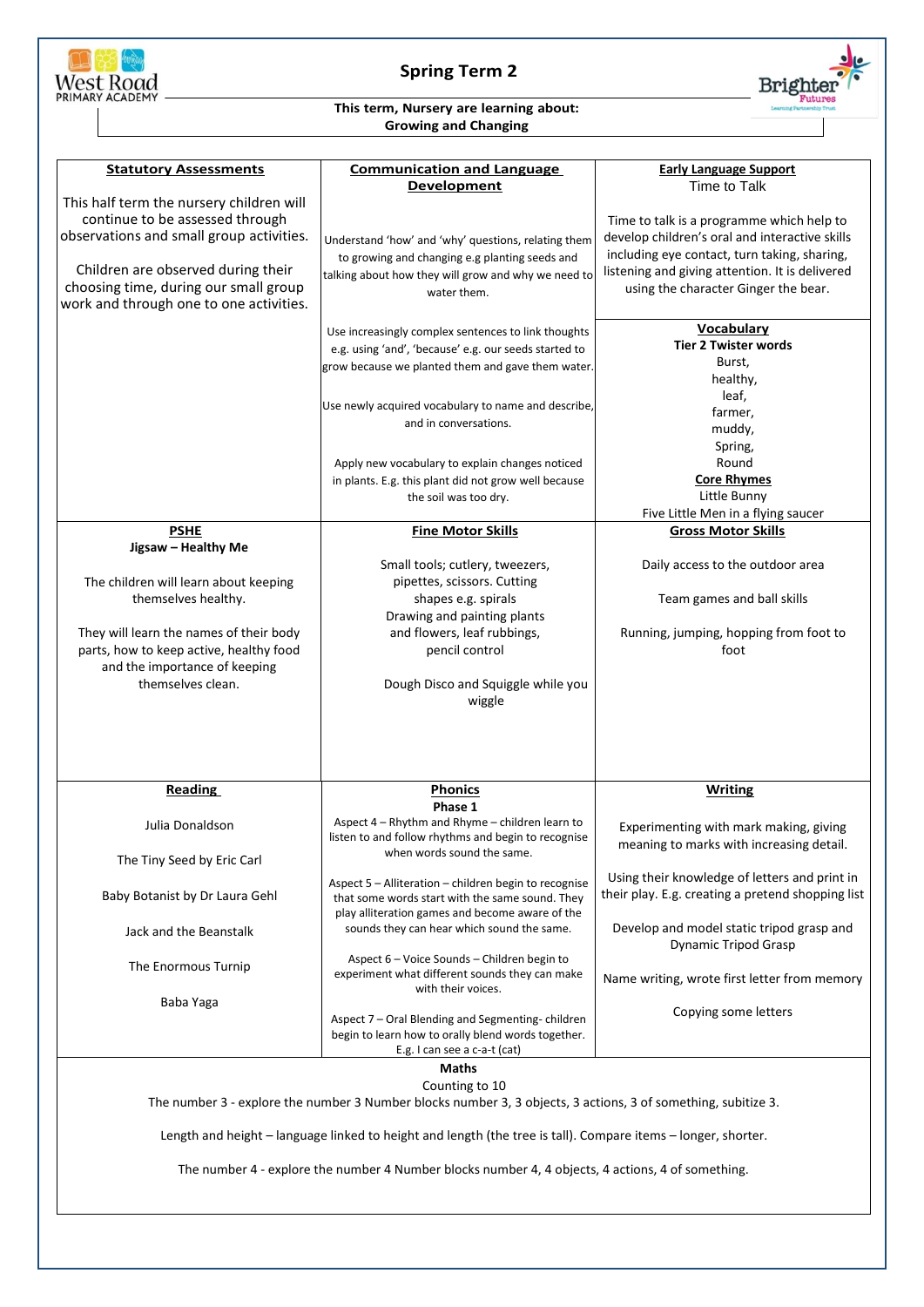

## **Spring Term 2**



## **This term, Nursery are learning about: Dinosaurs!**

| RE                                             | <b>Understanding the World</b>            | <b>Understanding the World-</b>             |  |  |
|------------------------------------------------|-------------------------------------------|---------------------------------------------|--|--|
|                                                | <u>- History</u>                          | Geography                                   |  |  |
| <b>Key Festivals:</b>                          |                                           |                                             |  |  |
| St David's Day                                 | Local area Moorends how has it            | Farming                                     |  |  |
|                                                | changed from the past. Building on        | Farming; what do farmers do? What do        |  |  |
| Holi                                           | basic understanding of chronology, look   | they grow? What crops grow near to where    |  |  |
|                                                | at old photos of the local area and think | we live? What grows in our country that we  |  |  |
|                                                | about how it has changed.                 | can eat? What grows in our country and in   |  |  |
| <b>Mothers Day</b>                             |                                           | different countries? What are we growing in |  |  |
|                                                | Old fairy tales                           | our own outdoor area? Plant beans/flowers   |  |  |
| St Patricks Day                                | Read some fairy tales linked to growing   | in school                                   |  |  |
|                                                | e.g. Jack and the Beanstalk and explain   |                                             |  |  |
| Easter                                         | they have been told for a long time.      | What kinds of plants grow in other          |  |  |
|                                                |                                           | countries? Where do bananas grow? Where     |  |  |
| Baisakhi                                       | We can change stories by re-telling       | do oranges grow?                            |  |  |
|                                                | them.                                     | Where does our fruit come from which we     |  |  |
|                                                | A long time ago, stories would have       |                                             |  |  |
|                                                | been told and not written down. Now       | have at fruit and milk time?                |  |  |
|                                                | we can type stories on a computer and     |                                             |  |  |
|                                                | send them anywhere in the world.          |                                             |  |  |
|                                                |                                           |                                             |  |  |
| <b>Understanding the World-</b>                | Being imaginative and expressive:         | <b>Expressive Arts and Design-</b>          |  |  |
| <b>Science</b>                                 |                                           | <u>Art</u>                                  |  |  |
|                                                |                                           |                                             |  |  |
| <b>Growing Plants</b>                          |                                           | Creating with Materials:                    |  |  |
| Plants need water and light to grow (this will | Story scribing                            |                                             |  |  |
| be built upon throughout the curriculum        |                                           | Acting with puppets                         |  |  |
| Grow 'beanstalks'; plant and observe plants    |                                           |                                             |  |  |
| growing e.g. sunflowers, cress etc. Talk about | Movement to music                         |                                             |  |  |
| how the plants change. Links with Welly        |                                           |                                             |  |  |
| warriors and our own outdoor area.             |                                           |                                             |  |  |
|                                                |                                           |                                             |  |  |
| Materials                                      |                                           |                                             |  |  |
| Investigate materials to create stable         |                                           |                                             |  |  |
| structures (wheat, sticks, blocks)             |                                           |                                             |  |  |
| Make observations of the world around them.    |                                           |                                             |  |  |
| describe things they have seen e.g. plants,    |                                           |                                             |  |  |
| animals, natural objects and man-made          |                                           |                                             |  |  |
| objects.                                       |                                           |                                             |  |  |
|                                                |                                           |                                             |  |  |
| Spring                                         |                                           |                                             |  |  |
| Recognise the season of Spring and notice      |                                           |                                             |  |  |
|                                                |                                           |                                             |  |  |
| new plants growing.                            |                                           |                                             |  |  |
|                                                |                                           |                                             |  |  |
| <b>WOW Moments and Enrichments</b>             |                                           |                                             |  |  |
| Planting and growing own plants and flowers    |                                           |                                             |  |  |
|                                                |                                           |                                             |  |  |
| Mothers day                                    |                                           |                                             |  |  |
| <b>Spring Trail</b>                            |                                           |                                             |  |  |
| Planting seeds                                 |                                           |                                             |  |  |
|                                                | Farmer visit                              |                                             |  |  |
|                                                | Nature Scavenger Hunt                     |                                             |  |  |

Mother's Day 8th March

Queen's Birthday 21st April St Georges Day 23rd Apr

- Science Week
- Eater / Egg Hunt tradition